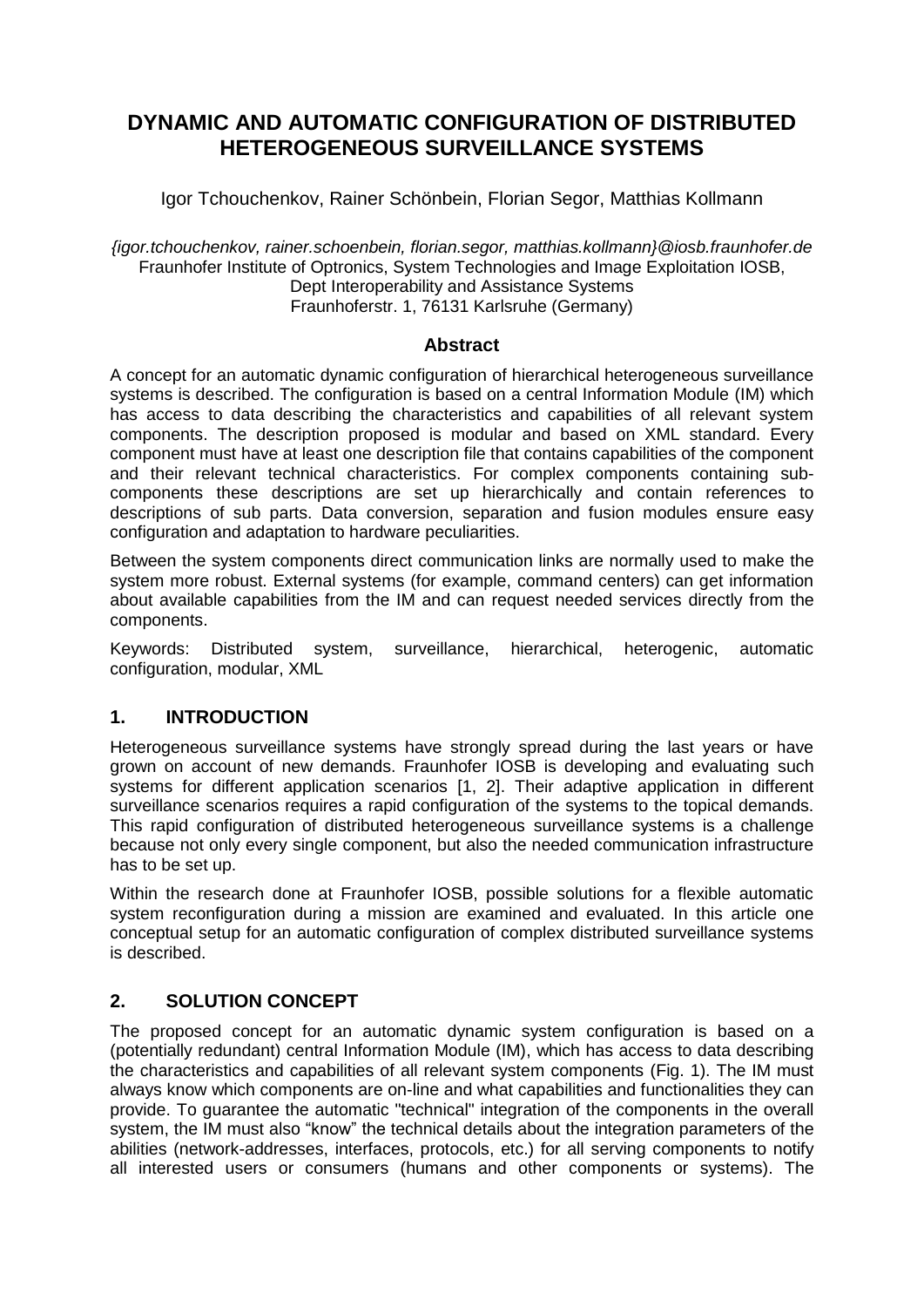communication between the system components as well as to external systems is made directly. This makes the system much more robust – especially under poor quality of the communication channels or heavy data load.



Fig. 1: A sample structure of automatically configurable distributed system with heterogenic components

The Information Module (or multiple IMs if redundancy is necessary) collects information about all connected system components. "Intelligent" components can inform the IM when connecting to the system or disconnecting from it, providing their own descriptions and report about changing capabilities, if needed. Simple components can be "installed" by introducing their abilities to the central IM before the first registration. During registration they only need to transfer their "call sign". The "intelligent" components should normally configure themselves, the special "Configurator" program can set parameters of different components and infrastructure (e.g. computers) as needed.

The central problem of such hierarchical heterogenic systems is the determination of consistent components' descriptions and interfaces at different hierarchy levels. The components and interfaces have very different complexity – from easy temperature sensors up to distributed command and control centers equipped with many sensors, sensor carriers, servers and workplaces, but all their descriptions must be standardized. Additionally, the same components may be used many times in different parts of the same system or in different systems with variable parameters, so that the descriptions should be easy adaptable. A sample of such complex distributed system is AMFIS [1] - an adaptable modular system for managing heterogenic mobile as well as stationary sensors. The main task of its ground control station is to work as an ergonomic user interface and a data integration hub between multiple sensors mounted on light UAVs (unmanned aerial vehicles) or UGVs (unmanned ground vehicles), stationary platforms (network cameras), ad hoc networked sensors, and superordinated control centers (Fig. 2).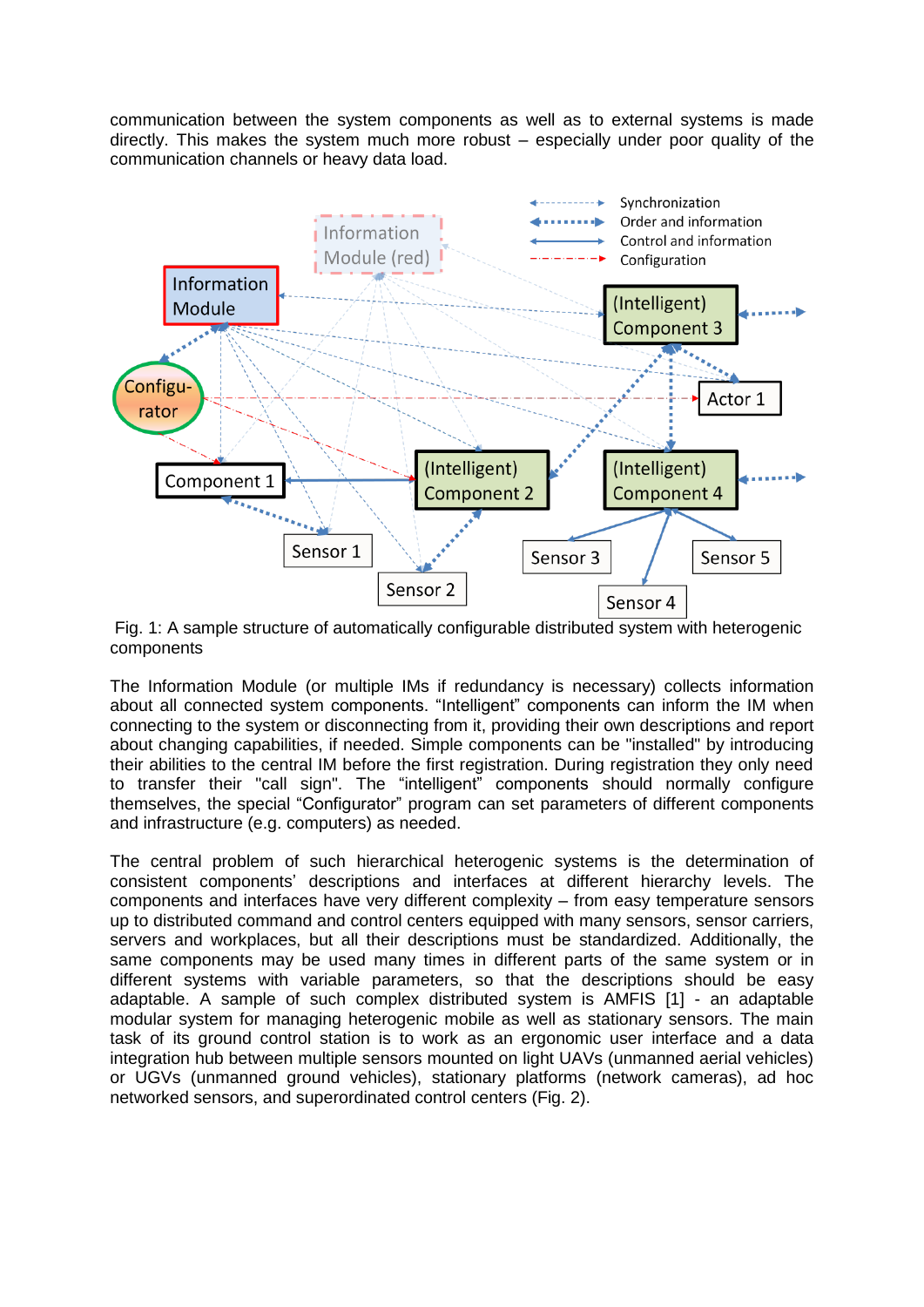

Fig. 2: AMFIS - mobile ground control station for surveillance and reconnaissance

The description proposed is modular and based on XML standard. Every component must have at least one description file that contains two parts: 1) capabilities of the component and 2) their relevant technical characteristics. On account of this information, other subsystems can interoperate directly with this component and use its propagated functions and abilities. The "Configurator" program can also set up the component if needed. For complex components containing many sub-components and abilities, these descriptions are organised hierarchically and contain references to descriptions of sub parts, e.g. cameras, communication devices. On this occasion, the research about the necessary level of details which permits an automatic configuration using the descriptions of the single components is of central relevance. Is the description level too coarse, functions might not be correctly used or actions lead to unexpected or undesirable reactions. On the other hand, a too high description level produces abundance in information and needs a lot of expenditure in the generation of the descriptive data. In Fig. 3 a very simplified description of an easy configuration of AMFIS is shown.

The control station accepts for example reconnaissance orders and XMPP requests and can deliver videos and IR videos (as streams) as well as photos. It includes an UAV of type AeroRobot 120 and an AXI camera as well as downlink and uplink for wireless communication with the UAV (described in section <contains>). The detailed descriptions of sub-components are in linked XML files, so that main file mustn't be very complex and contains the information at the appropriate hierarchy level only. The UAV receives movement commands and can deliver a video stream from the infrared camera – only capabilities on this level are needed for the AMFIS central control station. The files for mobile components don't contain coordinates, because actual coordinates will be reported dynamically. The detailed descriptions of subcomponents of the UAV are in linked XML-files as well.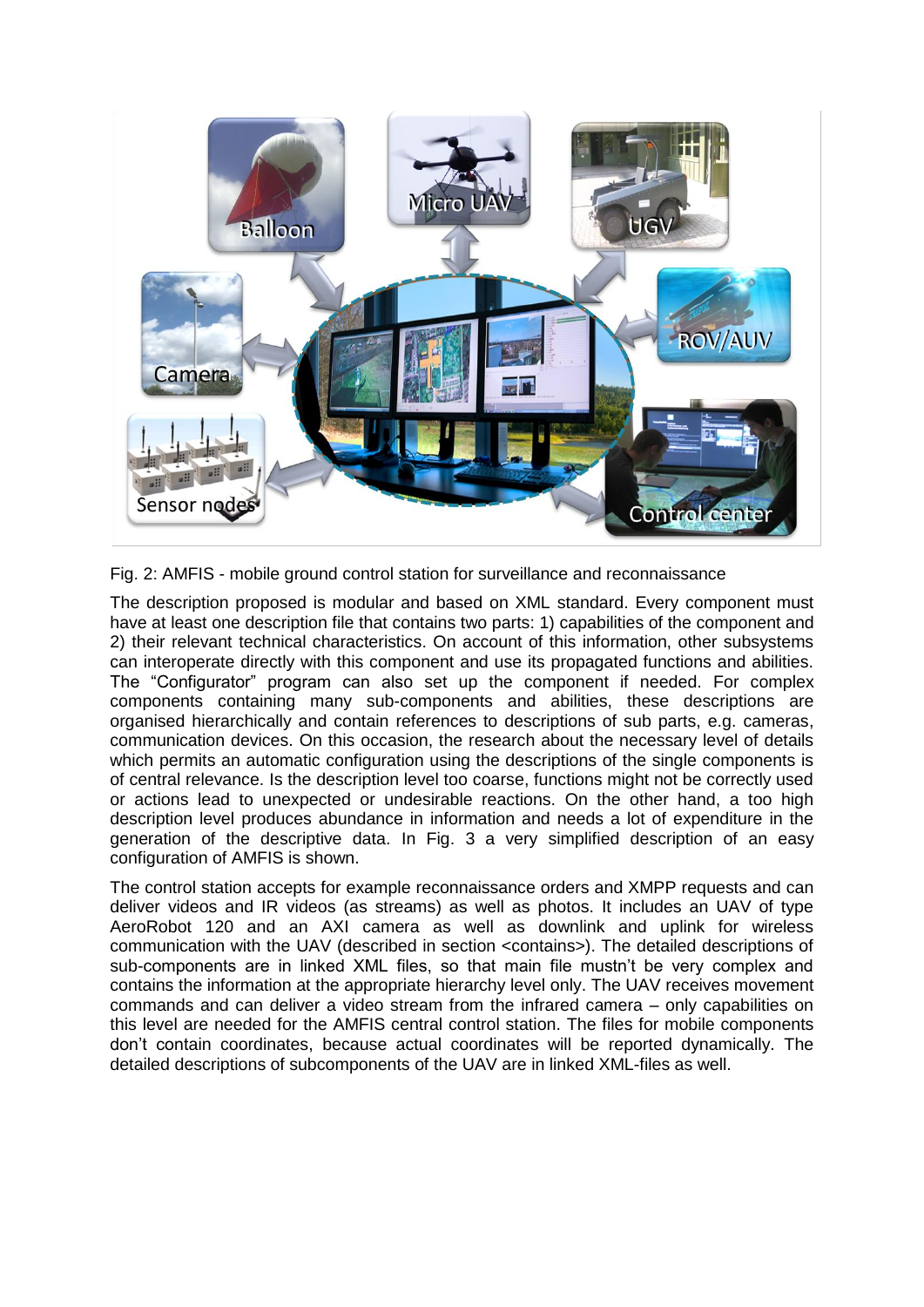

#### Fig. 3: Simplified XML description of AMFIS

Another component of AMFIS on the same level as the UAV is a rotable AXI camera. Because its IP-address can be configured, the IP is set with parameter "value" in the main file. The camera position is aside of the AMFIS control station and is known. The description of the camera is shown in Fig. 4:



Fig. 4: XML description of AXI camera (simplified)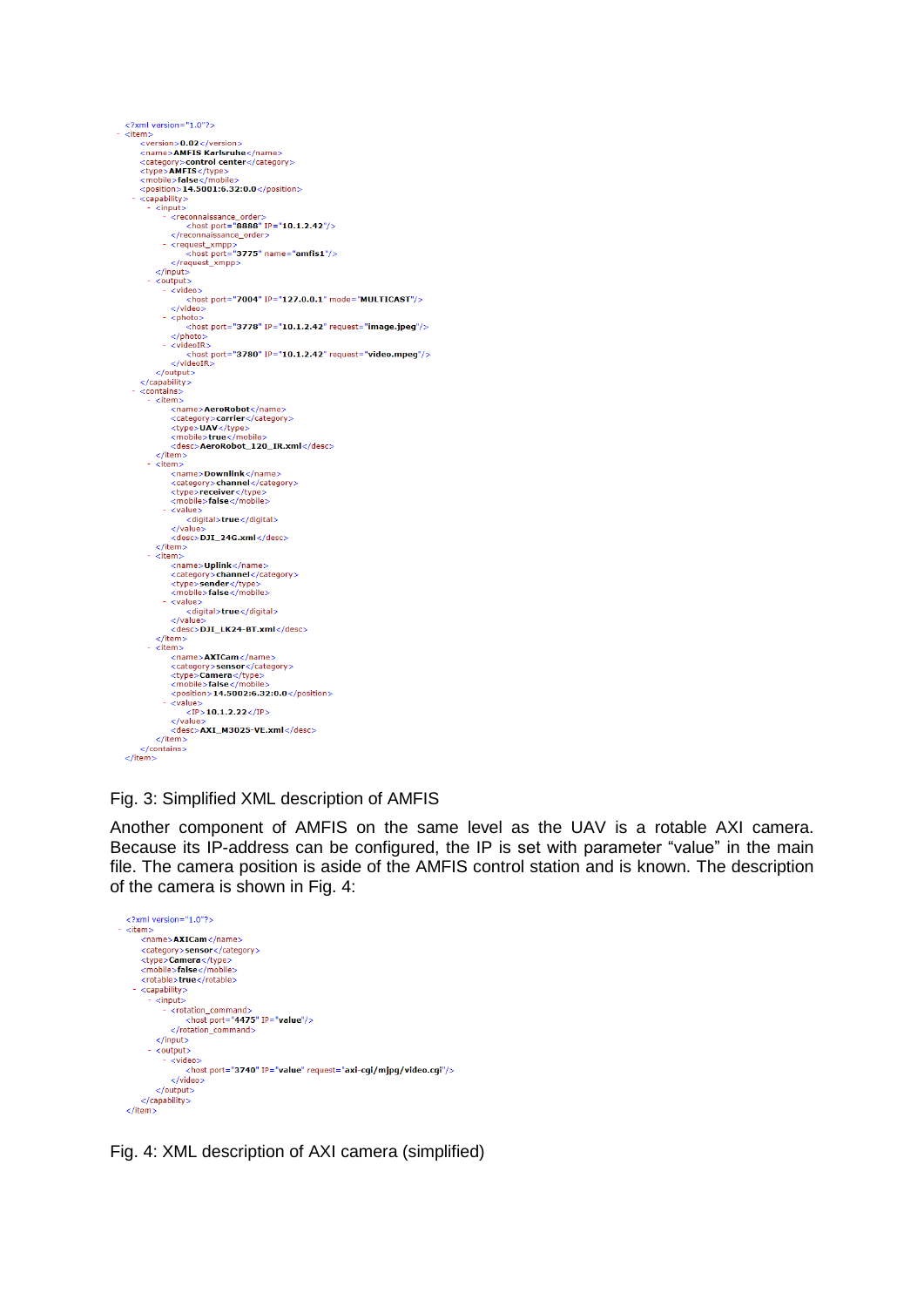The camera receives rotation commands and can deliver video streams from IP "value" (set to "10.1.2.22" in Fig. 3) by setting the next request on port 4475: "AXI-cgi/mjpg/video.cgi". The file in the sample contains no links to subcomponents, but for real automatic configuration the rotation commands, zoom etc. should be also described in a file.

All capabilities of a higher level component delivered from lower levels components must be described on the lower levels. For example the video output from IP "127.0.0.1" and port "7004" (Fig. 3) can be delivered from the AXI camera via IP "10.1.2.22" and port "3740" by sending request "AXI-cgi/mipg/video.cgi". Because the camera IP can be configured, it is described as parameter one level higher (<value> in Fig. 3), by that the camera description can be used also for other configurations without changes. In our case the "Configurator" must set the right camera IP.



Fig. 5 shows dependencies between the XML description files in our sample:

Fig. 5: Dependencies of used XML files

The communicatiuon links in Fig. 5, described in the two files are linked to the AMFIS as well as to the AeroRobot descriptions because they communicate via these components.

To ensure correct automatic configuration, the XML description must contain all information needed to set up wired and wireless communication – extern and intern. Additionally, all components need appropriately configured computers and communication channels, but not all of them are appropriately configured by default or able to configure themselves, so that in many cases a "Configurator" program must be used to ensure automatic communication. After configuration, system components communicate directly as needed on the basis of the information from the IM. In Fig. 6 information and data transfer in the sample system is shown.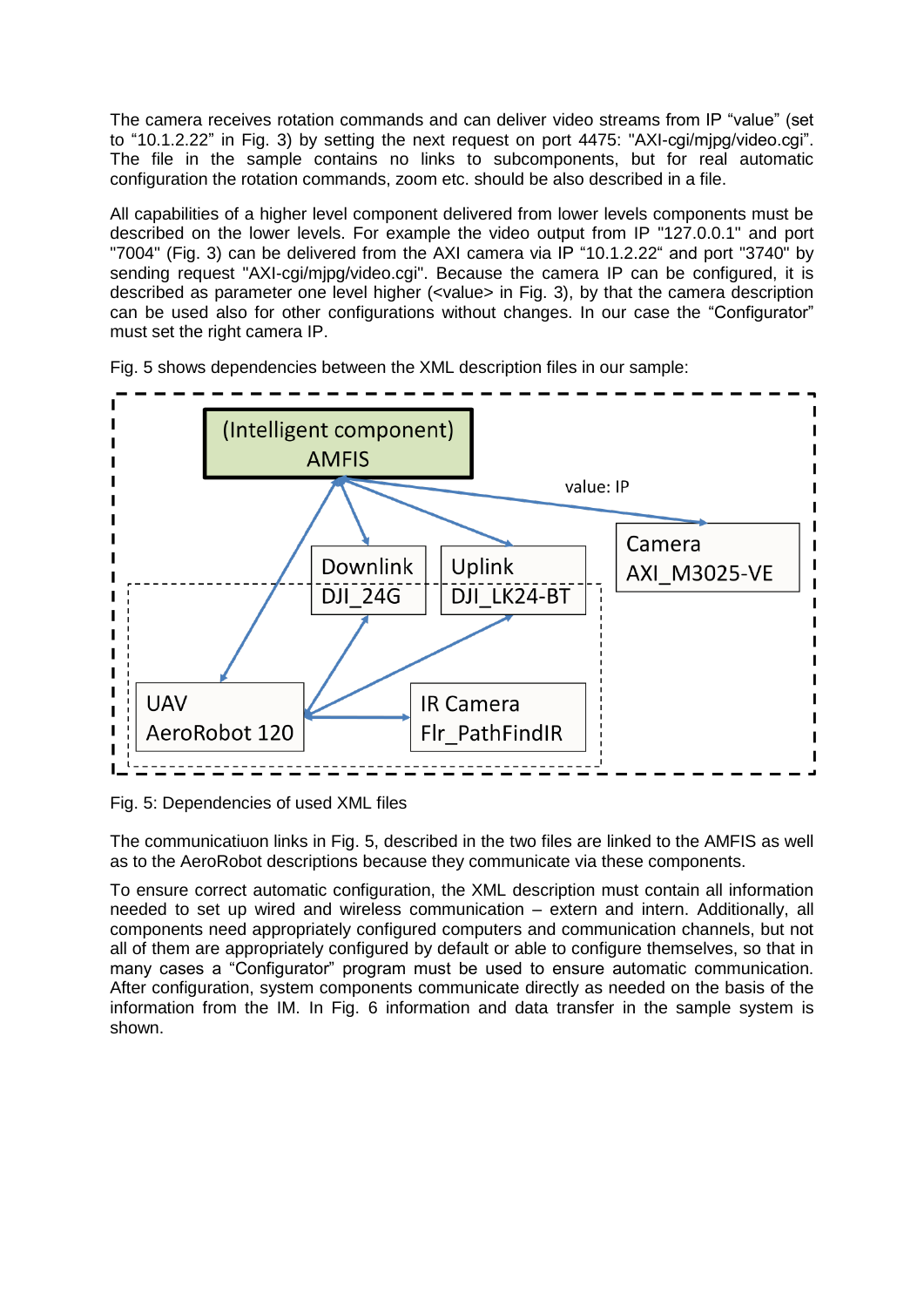

Fig. 6: Information and data transfer

External systems (for example, command centers) will get information from the IM about available capabilities and request needed services directly by the components. They must implement the access to information about the capabilities available from the IM – this service must be also standardised and have appropriate descriptions.

A particular challenge is the specification of reusable software supporting automatic configuration in heterogenic systems. To ensure a generic solution, suitable classifications of sensors, sensor carriers, communication channels, input and output devices are needed. A sample of a sensor classification according to type of information is shown in Tab. 1.

| <b>Dimension</b> | <b>Direction dependent</b> | Sample sensors                                                         |  |  |  |
|------------------|----------------------------|------------------------------------------------------------------------|--|--|--|
|                  | No                         | Temperature, pressure, motion detector, non-<br>directional microphone |  |  |  |
|                  | Yes                        | Distance, velocity, force                                              |  |  |  |
|                  | Yes                        | Line scanning camera, microphone array                                 |  |  |  |
|                  | Yes                        | Video/IR camera, 2D Laser scanner                                      |  |  |  |
|                  | Yes                        | Radar, 3D Laser scanner, PMD, 3D Video/IR<br>camera                    |  |  |  |

Tab. 1: A sample of sensors classification

To support automatic configuration, the classification of each sensor group must be expanded with type of information compression (for AXI camera: uncompressed, MJPEG,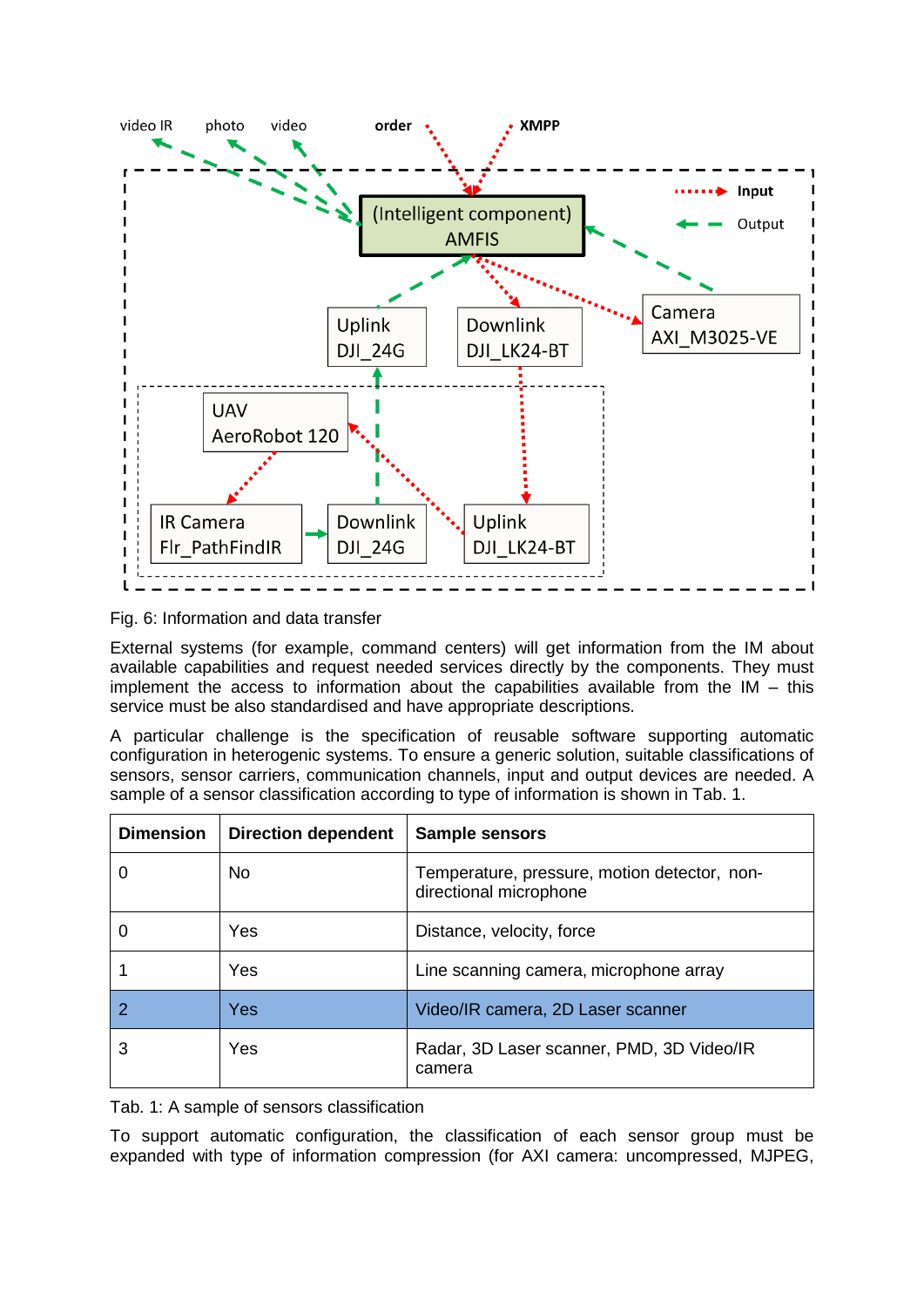MPEG2, MPEG4,...), resolution, frame rate and interfaces classification according to standard/protocol (both input and output, if suitable) like shown in Tab. 2.

| <b>Channel</b> | <b>Wired</b>           |     |     |             |              |                 | <b>Wireless</b> |          |          |
|----------------|------------------------|-----|-----|-------------|--------------|-----------------|-----------------|----------|----------|
| Analog         |                        |     |     |             |              |                 | <b>Downlink</b> |          |          |
| <b>Digital</b> | <b>USB</b><br>Ethernet |     |     |             |              | <b>Downlink</b> | <b>WLAN</b>     |          |          |
|                | 2.0                    | 3.0 | UDP | <b>HTTP</b> | <b>HTTPS</b> | <b>RTP</b>      |                 | $\cdots$ | $\cdots$ |

Tab. 2: A sample of (simplified) 2D sensors classification according to standard/protocol

Sensor carriers' classification takes into account not only possible movement types like position changing/direction changing/combination and degree of freedoms, but also possible movement control: position, velocity or acceleration for each degree of freedom; absolute/relative values; correlations between coordinates; limits etc. Input devices can be classified on generated values, output devices on values that can be represented.

Based on the classification device-independent parent classes for each type of components can be developed. Additionally, device-dependent decoders and encoders for information, mixers and separators to prepare information for further analyze and transfer are needed. They also must be classified and suitable described. A (simplified) sample of an automatic configurable modular control and information analyzing pan-tilt camera system shows Fig. 7:



Fig. 7: Automatic configurable information analyzing and control system for pan-tilt camera